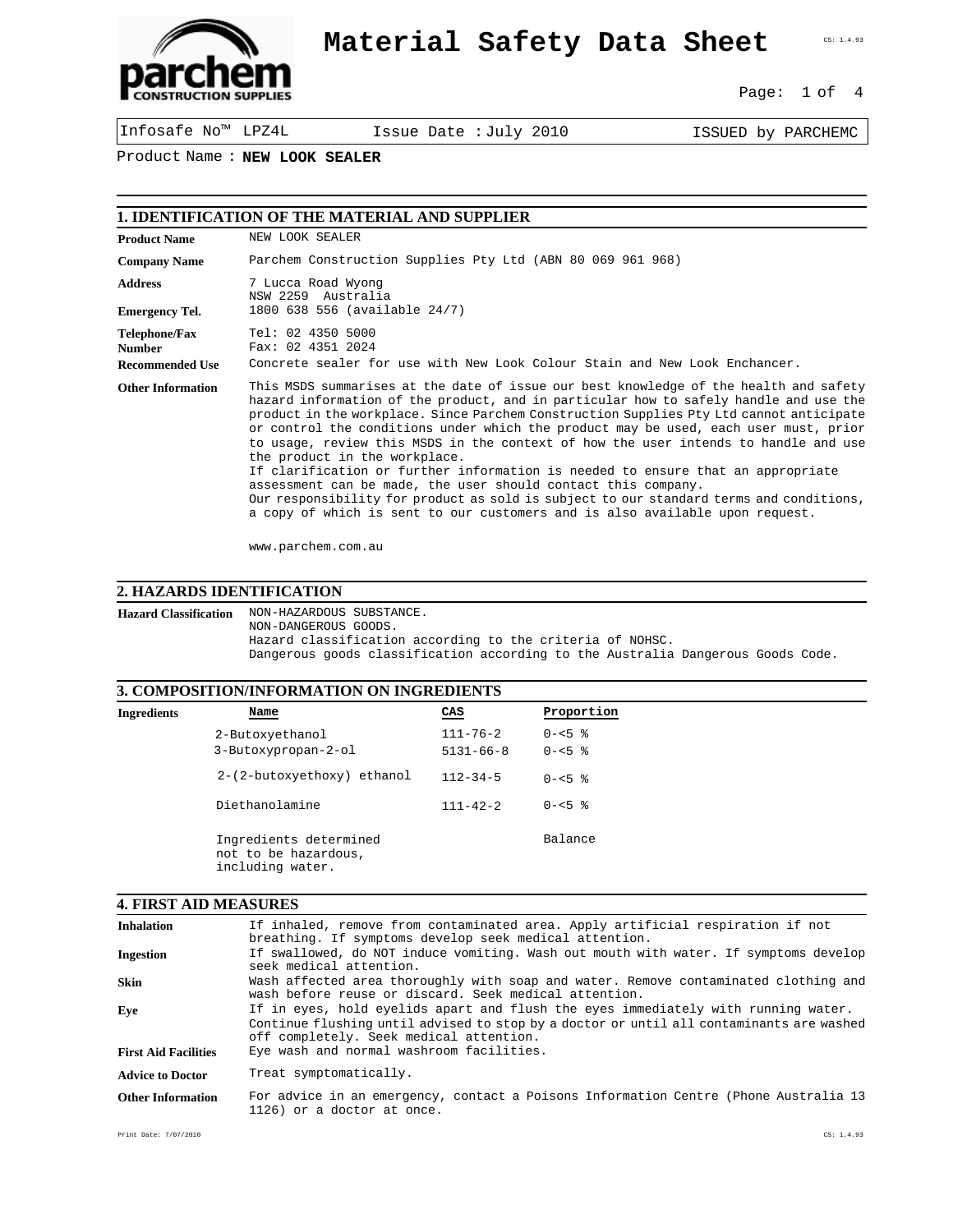

## **Material Safety Data Sheet**

Page: 2 of 4

CS: 1.4.93

Infosafe No™ LPZ4L Issue Date :July 2010 ISSUED by PARCHEMC

Product Name : **NEW LOOK SEALER**

| <b>5. FIRE FIGHTING MEASURES</b>                  |                                                                                                                                                                                                          |
|---------------------------------------------------|----------------------------------------------------------------------------------------------------------------------------------------------------------------------------------------------------------|
| <b>Suitable</b><br><b>Extinguishing Media</b>     | Use carbon dioxide, dry chemical or alcohol foam.                                                                                                                                                        |
| <b>Hazards</b> from<br><b>Combustion Products</b> | Under fire conditions this product may emit toxic and/or irritating fumes.                                                                                                                               |
| <b>Specific Hazards</b>                           | Combustible liquid. This product will readily burn under fire conditions.                                                                                                                                |
| <b>Precautions in</b><br>connection with Fire     | Fire-fighters should wear full protective clothing and self contained breathing<br>apparatus (SCBA) operated in positive pressure mode. Water spray may be used to keep<br>fire exposed containers cool. |
|                                                   | 6. ACCIDENTAL RELEASE MEASURES                                                                                                                                                                           |
| <b>Emergency</b><br><b>Procedures</b>             | Wear appropriate personal protective equipment and clothing to prevent exposure.<br>Extinguish or remove all sources of ignition and stop leak if safe to do so. Increase                                |

### Extinguish or remove all sources of ignition and stop leak if safe to do so. Increase ventilation. Evacuate all unprotected personnel. If possible contain the spill. Place inert absorbent, non-combustible material onto spillage. Use clean non-sparking tools to collect the material and place into suitable labelled containers for subsequent recycling or disposal. Dispose of waste according to the applicable local and national regulations. If contamination of sewers or waterways occurs inform the local water

authorities and EPA in accordance with local regulations.

### **7. HANDLING AND STORAGE**

| <b>Precautions for Safe</b><br>Handling      | Use only in a well ventilated area. Keep containers sealed when not in use. DO NOT allow<br>product to freeze. Prevent the build up of mists or vapours in the work atmosphere.<br>Avoid inhalation of vapours and mists, and skin or eye contact. Do not use near ignition<br>sources. Do not pressurise, cut, heat or weld containers as they may contain hazardous<br>residues. Maintain high standards of personal hygiene i.e. Washing hands prior to<br>eating, drinking, smoking or using toilet facilities. |
|----------------------------------------------|---------------------------------------------------------------------------------------------------------------------------------------------------------------------------------------------------------------------------------------------------------------------------------------------------------------------------------------------------------------------------------------------------------------------------------------------------------------------------------------------------------------------|
| <b>Conditions for Safe</b><br><b>Storage</b> | Store in a cool, dry well-ventilated area away from heat, sources of ignition, oxidising<br>agents, foodstuffs, and clothing and out of direct sunlight. DO NOT allow product to<br>freeze. Keep containers closed when not in use and securely sealed and protected against<br>physical damage. Inspect regularly for deficiencies such as damage or leaks.                                                                                                                                                        |
| <b>Storage Regulations</b>                   | Classified as a Class C1 (COMBUSTIBLE LIQUID) for the purpose of storage and handling,<br>in accordance with the requirements of AS1940. This product should be stored and used<br>in a well-ventilated area away from naked flames, sparks and other sources of ignition.                                                                                                                                                                                                                                          |

### **8. EXPOSURE CONTROLS/PERSONAL PROTECTION**

| <b>National Exposure</b>    | No exposure standards have been established for this material by the National          |               |                   |      |                   |         |  |  |
|-----------------------------|----------------------------------------------------------------------------------------|---------------|-------------------|------|-------------------|---------|--|--|
| <b>Standards</b>            | Occupational Health And Safety Commission (NOHSC). However, exposure standards for     |               |                   |      |                   |         |  |  |
|                             | ingredients are stated above:                                                          |               |                   |      |                   |         |  |  |
|                             | Substance                                                                              | TWA           |                   | STEL |                   | NOTICES |  |  |
|                             |                                                                                        | ppm           | mq/m <sup>3</sup> | ppm  | mq/m <sup>3</sup> |         |  |  |
|                             | 2 Butoxyethanol                                                                        |               | 25 121            |      |                   | .Sk     |  |  |
|                             | Diethanolamine                                                                         | $\mathcal{L}$ | 13                |      |                   |         |  |  |
|                             | TWA - the Time-Weighted Average airborne concentration over an eight-hour working day, |               |                   |      |                   |         |  |  |
|                             | for a five-day working week.                                                           |               |                   |      |                   |         |  |  |
|                             | STEL (Short Term Exposure Limit): The average airborne concentration over a 15 minute  |               |                   |      |                   |         |  |  |
|                             | period which should not be exceeded at any time during a normal eight-hour workday     |               |                   |      |                   |         |  |  |
|                             | Ceiling: A concentration that should not be exceeded during any part of the working    |               |                   |      |                   |         |  |  |
|                             | day.                                                                                   |               |                   |      |                   |         |  |  |
|                             | 'Sk' Notice: Absorption through the skin may be a significant source of exposure. The  |               |                   |      |                   |         |  |  |
|                             | exposure standard is invalidated if such contact should occur.                         |               |                   |      |                   |         |  |  |
|                             |                                                                                        |               |                   |      |                   |         |  |  |
| <b>Biological Limit</b>     | No biological limit allocated.                                                         |               |                   |      |                   |         |  |  |
| <b>Values</b>               |                                                                                        |               |                   |      |                   |         |  |  |
| <b>Engineering Controls</b> | Use with good general ventilation. If mists or vapours are produced local exhaust      |               |                   |      |                   |         |  |  |
|                             | ventilation should be used.                                                            |               |                   |      |                   |         |  |  |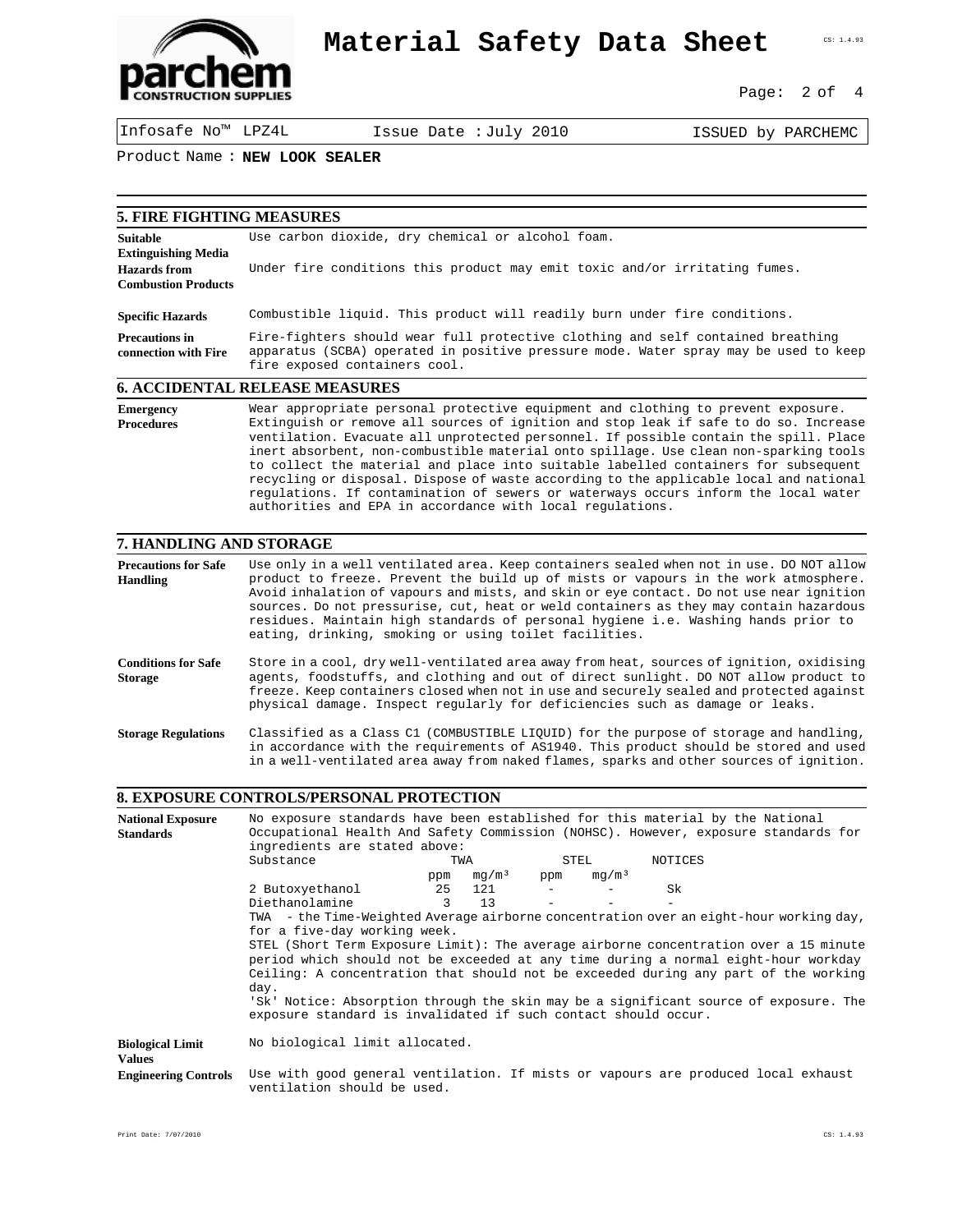

## **Material Safety Data Sheet CERILGS**

Page: 3 of 4

Infosafe No™ LPZ4L Issue Date :July 2010 ISSUED by PARCHEMC

Product Name : **NEW LOOK SEALER**

| <b>Respiratory</b><br><b>Protection</b> | If mists or vapours are generated and engineering controls are not effective,<br>particularly in enclosed areas, then an approved respirator with a replaceable<br>vapour/mist filter is recommended. Reference should be made to Australian Standards<br>AS/NZS 1715, Selection, Use and Maintenance of Respiratory Protective Devices; and<br>AS/NZS 1716, Respiratory Protective Devices, in order to make any necessary changes<br>for individual circumstances. |
|-----------------------------------------|----------------------------------------------------------------------------------------------------------------------------------------------------------------------------------------------------------------------------------------------------------------------------------------------------------------------------------------------------------------------------------------------------------------------------------------------------------------------|
| <b>Eve Protection</b>                   | Safety glasses with side shields or goggles as appropriate recommended. Final choice<br>of appropriate eye/face protection will vary according to individual circumstances i.e.<br>methods of handling or engineering controls and according to risk assessments<br>undertaken. Eye protection should conform with Australian/New Zealand Standard AS/NZS<br>1337 - Eye Protectors for Industrial Applications.                                                      |
| <b>Hand Protection</b>                  | Wear gloves of impervious material. Final choice of appropriate gloves will vary<br>according to individual circumstances i.e. methods of handling or according to risk<br>assessments undertaken. Reference should be made to AS/NZS 2161.1: Occupational<br>protective gloves - Selection, use and maintenance.                                                                                                                                                    |
| <b>Body Protection</b>                  | Suitable protective workwear, e.g. cotton overalls buttoned at neck and wrist.<br>Industrial clothing should conform to the specifications detailed in AS/NZS 2919:<br>Industrial clothing.                                                                                                                                                                                                                                                                          |

## **9. PHYSICAL AND CHEMICAL PROPERTIES**

| Appearance                                | Clear liquid.            |
|-------------------------------------------|--------------------------|
| Odour                                     | Not available            |
| <b>Melting Point</b>                      | Not available            |
| <b>Boiling Point</b>                      | $> 93^{\circ}$ C         |
| <b>Solubility in Water</b>                | Not available            |
| <b>Specific Gravity</b>                   | Not available            |
| pH Value                                  | Not available            |
| <b>Vapour Pressure</b>                    | Not available            |
| <b>Vapour Density</b><br>$(Air=1)$        | <1                       |
| <b>Flash Point</b>                        | $> 93^{\circ}$ C         |
| <b>Flammability</b>                       | Combustible.             |
| <b>Flammable Limits -</b><br>Lower        | 0.6                      |
| <b>Flammable Limits -</b><br><b>Upper</b> | Not available            |
| <b>Other Information</b>                  | Volatile volumn: 249 g/L |

## **10. STABILITY AND REACTIVITY**

| <b>Chemical Stability</b>                                   | Stable under normal conditions of storage and handling.                                                    |
|-------------------------------------------------------------|------------------------------------------------------------------------------------------------------------|
| <b>Conditions to Avoid</b>                                  | Extremes of temperature and direct sunlight.                                                               |
| Incompatible<br><b>Materials</b>                            | Strong oxidisers.                                                                                          |
| <b>Hazardous</b><br><b>Decomposition</b><br><b>Products</b> | Thermal decomposition may result in the release of toxic and/or irritating fumes such<br>as carbon oxides. |
| <b>Hazardous</b><br><b>Polymerization</b>                   | Will not occur.                                                                                            |

## **11. TOXICOLOGICAL INFORMATION**

| <b>Toxicology</b>  | No toxicity data available for this material.                                                     |
|--------------------|---------------------------------------------------------------------------------------------------|
| <b>Information</b> |                                                                                                   |
| <b>Inhalation</b>  | Inhalation of product vapours may cause irritation of the nose, throat and respiratory<br>system. |